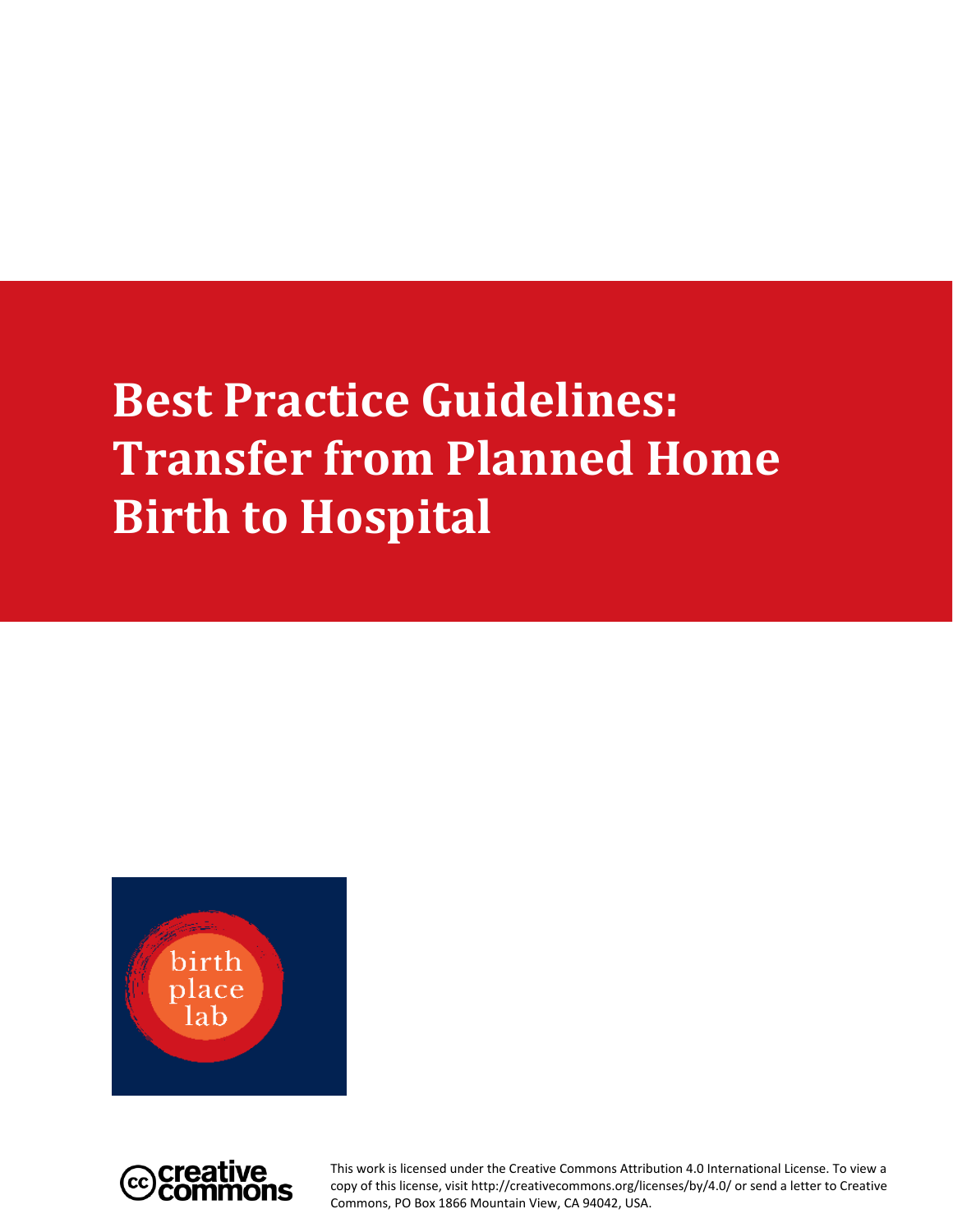

# **Best Practice Guidelines: Transfer from Planned Home Birth to Hospital**

*"We believe that collaboration within an integrated maternity care system is essential for optimal mother-baby outcomes. All women and families planning a home or birth center birth have a right to respectful, safe, and seamless consultation, referral, transport and transfer of care when necessary. When ongoing inter-professional dialogue and cooperation occur, everyone benefits."<sup>1</sup>* 

The statement above from the Home Birth Consensus Summit serves as the foundation for the following guidelines on transfer from planned home birth to hospital. These guidelines were developed by a multidisciplinary group of home and hospital based providers and stakeholders who were delegates at the national Home Birth Consensus Summits in 2011 and 2013. These guidelines are informed by the best available evidence on risk reduction and quality improvement and by existing regional policy and practice documents addressing transfer from home to hospital.  $2-19$ 

The purpose of these guidelines is twofold:

- 1. To highlight core elements to be included when developing documents and policies related to transfer from home to hospital.
- 2. To promote the highest quality of care for families across birth settings via respectful interprofessional collaboration, ongoing communication, and the provision of compassionate family-centered care.

Collaborative care throughout the antepartum, intrapartum, and postpartum periods is crucial to safety whenever birth is planned outside the hospital setting. Coordination of care and communication of expectations during transfer of care between settings improve health outcomes and consumer satisfaction. 20-34

State-specific hospital regulations and the Emergency Medical Treatment and Labor Act (EMTALA)<sup>35</sup> established the legal framework for requiring access to hospital care in the United States. The legal recognition of providers of pregnancy and birth care services varies between states. However, each person seeking care at any point during the childbearing cycle has the right to optimal and respectful care regardless of planned birth setting, who the chosen attendants are, or state provider regulations.

These guidelines are appropriate for births planned at home or in a freestanding birth center. Furthermore, we recognize not all providers of home birth or birth center services are midwives. However, we use the term midwife herein because the vast majority of providers of home birth or birth center services identify as midwives.

Updated 1-2020 HBS Collaboration Task Force – [www.birthplacelab.org](http://www.birthplacelab.org/)

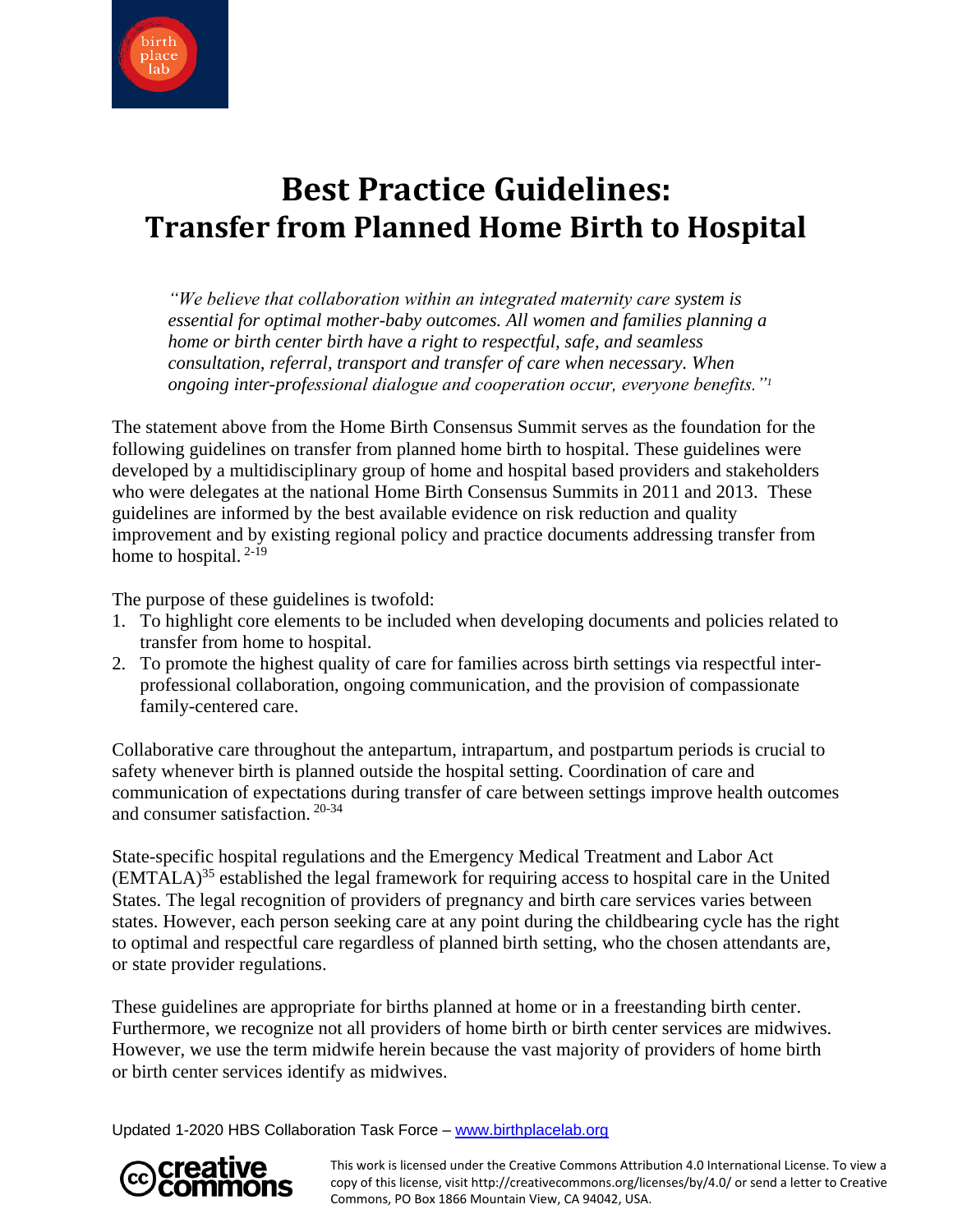

#### **Model practices for the midwife**

- In the prenatal period, the midwife provides information about hospital care and procedures that may be necessary and documents that a plan has been developed with the client/patient for hospital transfer should the need arise. <sup>15</sup>
- The midwife assesses the status of the client/patient, fetus, and newborn throughout the maternity care cycle to determine if a transfer will be necessary.
- The midwife notifies the receiving provider or hospital of the incoming transfer, reason for transfer, brief relevant clinical history, planned mode of transport, and expected time of arrival. 11,13-16,19
- The midwife continues to provide routine or urgent care en route in coordination with any emergency services personnel and addresses the psychosocial needs of the client/patient during the change of birth setting.
- Upon arrival at the hospital, the midwife provides a verbal report, including details on current health status and need for urgent care. The midwife also provides a legible copy of relevant prenatal and labor medical records. 11,12,15,16,19
- Community based midwives may continue in a primary role as appropriate to their scope of practice and privileges at the hospital. Otherwise the midwife transfers clinical responsibility to the hospital provider.<sup>13</sup>
- The midwife promotes good communication by ensuring that the client and family understands the hospital provider's plan of care and the hospital provider understands the pregnant person's need for information regarding care options.
- If the client/patient desires continuity of care with a known provider, the community midwife may remain to provide support or care in accordance with the scope and role within institutional guidelines and available staffing.

#### **Model practices for the hospital provider and staff**

- Hospital providers and staff are sensitive to the psychosocial needs of the client/patient that result from the change of birth setting.  $11$
- Hospital providers and staff communicate directly with the midwife to obtain clinical information in addition to the information provided by the client/family. 12
- Timely access to hospital services and providers may be best accomplished by direct admission to the labor and delivery or pediatric unit. 11-15
- Whenever possible, the woman/birther and newborn are kept together during the transfer and after admission to the hospital.
- Hospital providers and staff participate in a shared decision-making process to create an ongoing plan of care that incorporates values, beliefs, and preferences of the patient/client.

Updated 1-2020 HBS Collaboration Task Force – [www.birthplacelab.org](http://www.birthplacelab.org/)

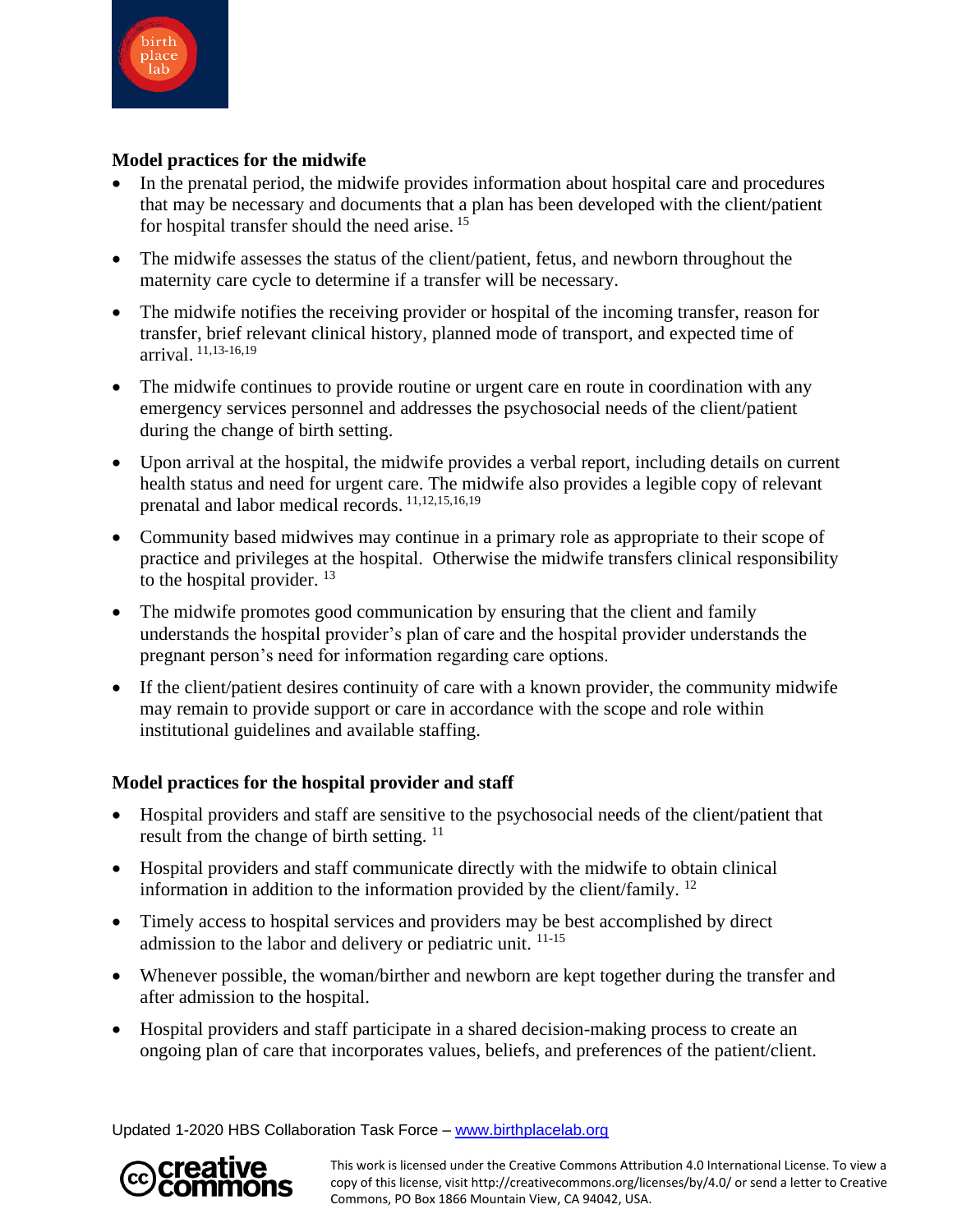

- If the woman chooses, hospital personnel will accommodate the presence of the midwife as well as the woman's primary support person during assessments and procedures.
- The hospital provider and the midwife coordinate follow up care for the client/patient and newborn, and care may revert to the midwife upon discharge.
- Relevant medical records, such as a discharge summary, are sent to the referring midwife.  $14$
- Opportunities to debrief the case include all providers and the client/patient/family prior to hospital discharge.

## **Quality improvement and policy development**

Coordination and planning for transfers is best accomplished through development of local standardized procedures. All stakeholders involved in the transfer and transport process, including midwives based at home or in the hospital, obstetricians, pediatricians, family medicine physicians, nurses, emergency medical services personnel, and home birth consumer representatives, should participate in the process of developing these standardized procedures. Quality improvement processes should incorporate the model practices above and delineate at a minimum the following:

- Communication channels, and amount and type of information needed to alert the hospital to an incoming transfer.
- Provision for notification and assembly of staff rapidly in case of emergency transfer.
- Documentation of the client/patient's perspective regarding care during transfer.
- A defined process to regularly review transfers that includes all stakeholders with a shared goal of quality improvement and safety. This process should be protected without risk of discovery.<sup>12</sup>
- Opportunities for education regarding home birth practice, shared continuing medical education, and relationship building that are incorporated into medical, midwifery and nursing education programs. Multi-disciplinary sessions to address system issues may enhance relationship building and the work culture.

Quality of care is improved when policies and procedures are in place to govern best practices for coordination and communication during the process of transfer or transport from a home or birth center to a hospital. $2-10$ 

#### **Home Birth Summit, Collaboration Task Force**

- Diane Holzer, LM, CPM, PA-C, Fairfax California (Chair)
- Jill Breen, CPM, CLC, Midwife, St. Albans Maine
- Kate T. Finn, MS, CM, CPM, Licensed Midwife, Ithaca New York
- Timothy J. Fisher, MD, MS, FACOG, Chair Department of Surgical Services, Cheshire Medical Center/Dartmouth-Hitchcock Keene, Keene New Hampshire
- Lawrence Leeman, MD, MPH, Professor, Family and Community Medicine,

Updated 1-2020 HBS Collaboration Task Force – [www.birthplacelab.org](http://www.birthplacelab.org/)

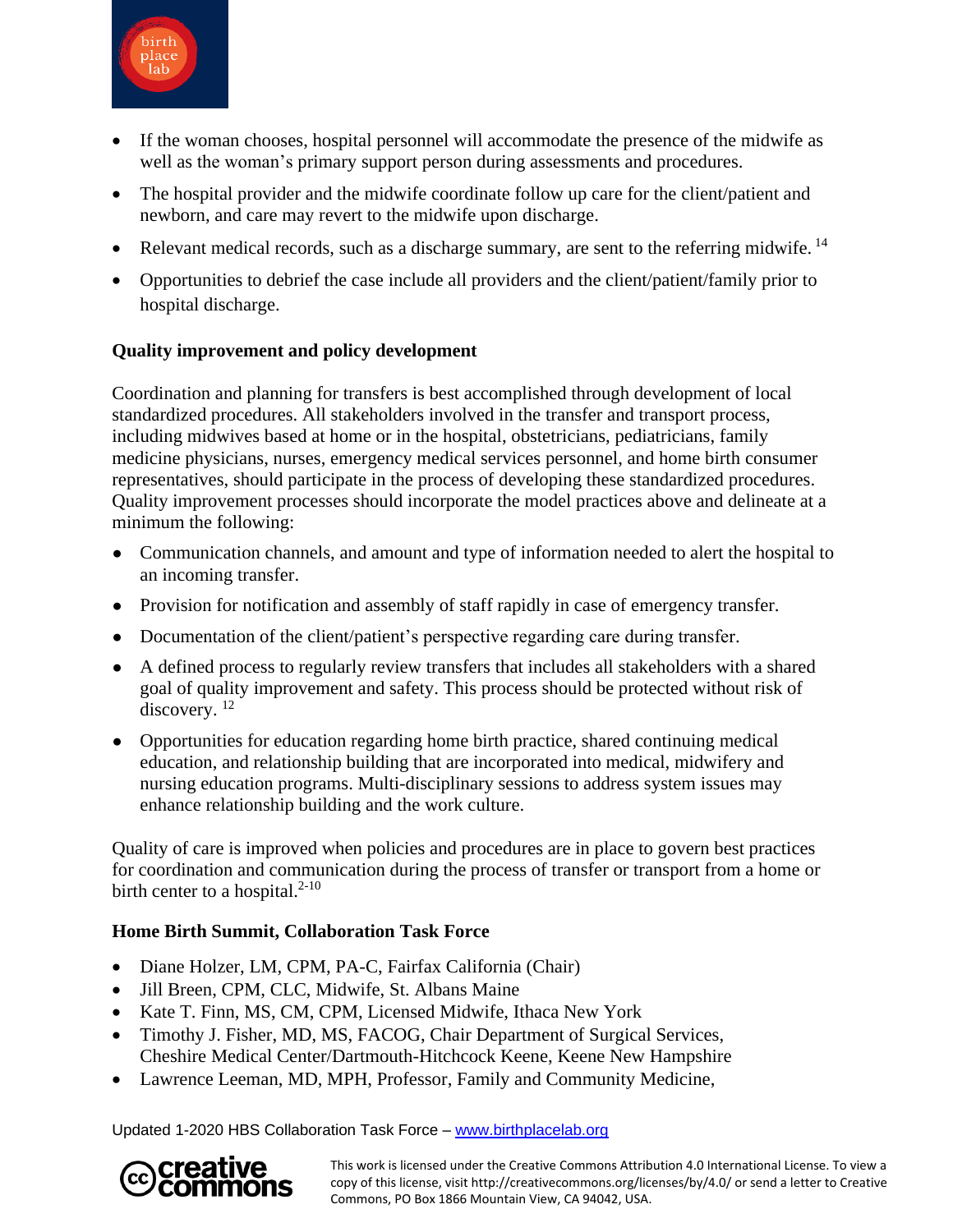

Obstetrics and Gynecology, University of New Mexico, Albuquerque New Mexico

- Audrey Levine, LM, CPM, Licensed Midwife, Olympia Washington
- Ali Lewis, MD, FACOG, OB/GYN, Seattle Washington
- Lisa Kane Low, CNM, PhD, FACNM, Associate Professor, Director Midwifery Education, University of Michigan, Ann Arbor Michigan
- Tami J. Michele, DO, FACOOG, OB/GYN, Fremont Michigan
- Judy Norsigian, Executive Director, Our Bodies Ourselves, Cambridge Massachusetts
- Saraswathi Vedam, PhD, RM, FACNM Sci D(hc), Professor, Division of Midwifery, University of British Columbia, Vancouver British Columbia

## **REFERENCES**

- 1. Home Birth Consensus Summit. Collaboration. [http://www.homebirthsummit.org/action](http://www.homebirthsummit.org/action-groups/collaboration)[groups/collaboration.](http://www.homebirthsummit.org/action-groups/collaboration) Accessed November 21, 2013.
- 2. Cheyney M, Everson C, Burcher P. Homebirth transfers in the United States: narratives of risk, fear, and mutual accommodation. *Qual Health Res*. 2014;24(4):443-456.
- 3. Davis-Floyd R. Home birth emergencies in the U.S. and Mexico: the trouble with transport. *Soc Sci Med*. 2003;56(9):1911-31.
- 4. Andreatta P, Frankel J, Boblick Smith S, Bullough A, Marzano D. Interdisciplinary team training identifies discrepancies in institutional policies and practices. *Am J Obstet Gynecol*. 2011s;205(4):298-301. doi: 10.1016/j.ajog.2011.02.022.
- 5. Dadiz R, Guillet R. Interdisciplinary education: improving communication and teamwork for pediatric and obstetric practitioners. *NeoReviews*. 2011;12(2):e63-8. doi: 10.1542/neo.12-2 e63.
- 6. Straub, SD. Implementing best practice safety initiatives to diminish patient harm in a hospital-based family birth center. *Newborn Infant Nurs Rev*. 2010;10(3):151-6.
- 7. Cordell MN, Foster TC, Baker ER, Fildes B. Collaborative maternity care: three decades of success at Dartmouth-Hitchcock Medical Center. *Obstet Gynecol Clin North Am*. 2012;39(3):383-98. doi: 10.1016/j.ogc.2012.05.007.
- 8. Meffe F, Moravac CC, Espin S. An interprofessional education pilot program in maternity care: findings from an exploratory case study of undergraduate students. *J Interprof Care.*  2012;26(3):183-8. doi: 10.3109/13561820.2011.645089.
- 9. Cornthwaite K, Edwards S, Siassakos D. Reducing risk in maternity by optimising teamwork and leadership: an evidence-based approach to save mothers and babies. *Best Pract Res Clin Obstet Gynaecol.* 201;27(4):571-81. doi: 10.1016/j.bpobgyn.2013.04.004.
- 10. American Academy of Pediatrics. Planned home birth. Policy statement. *Pediatrics*. Published online April 29, 2013. doi:10.1542/peds.2013-0575.
- 11. Association of Women's Health, Obstetric and Neonatal Nurses. *Templates for Protocols and Procedures for Maternity Services.* 3rd edition, Nov. 1, 2012.
- 12. College of Midwives of Ontario. *Ambulance Act provisions for Patient Transport*. September 16, 2009.
- 13. Gifford Medical Center, Randolph, VT. *Certified Professional Midwife Relationship Statement*. January 2013.

Updated 1-2020 HBS Collaboration Task Force – [www.birthplacelab.org](http://www.birthplacelab.org/)

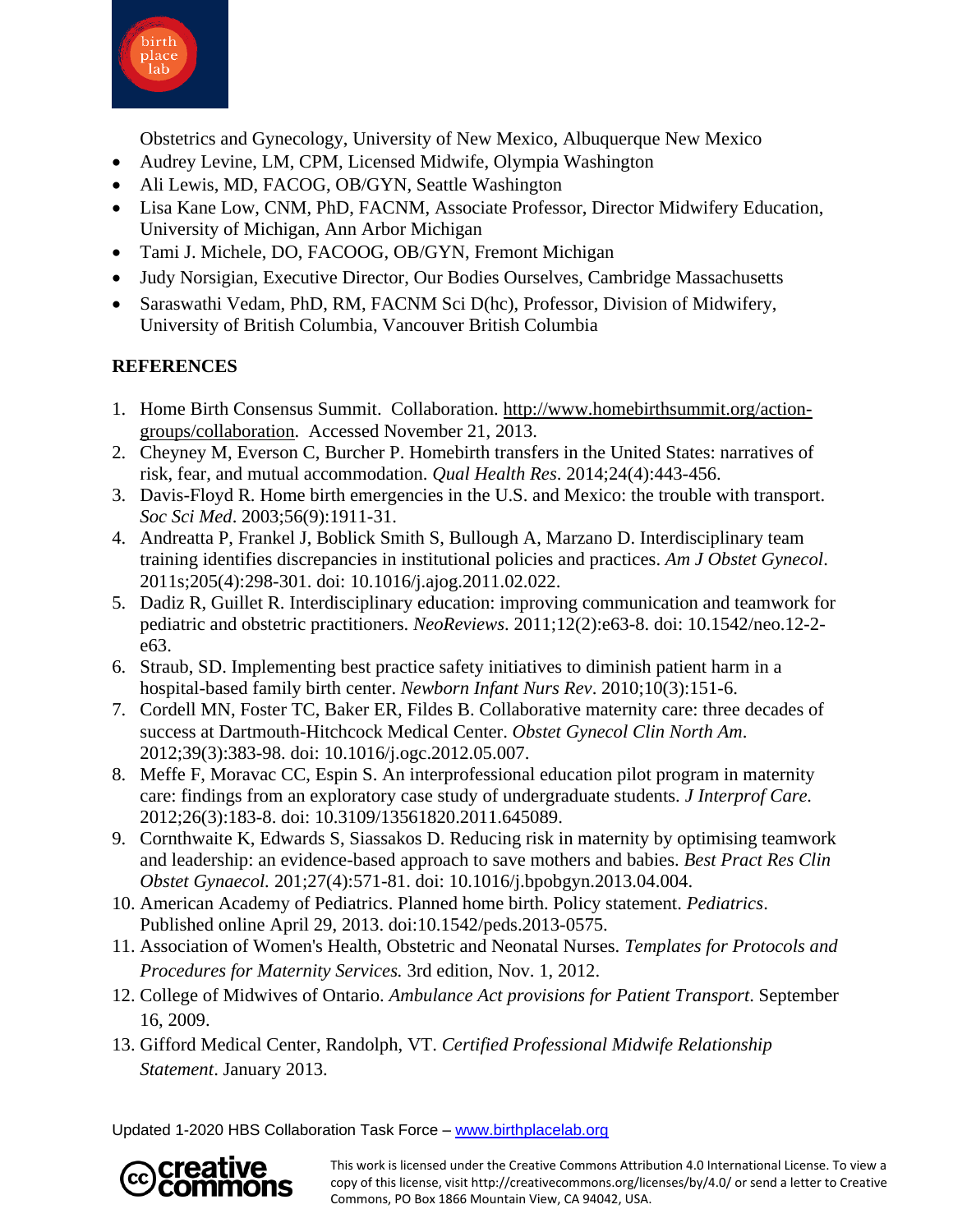

- 14. Midwives Association of Washington State -Transport Guideline Committee with the Ad Hoc Physician – Licensed Midwife Workgroup of the State Perinatal Advisory Committee. *Planned Out-Of-Hospital Birth Transport Guideline*. February 2011.
- 15. New York State Association of Licensed Midwives. *Position Statement on Planned Home Birth in New York*. July 2011.
- 16. Northern New England Perinatal Quality Improvement Networks, Lebanon, NH. Out of Hospital to In Hospital Perinatal Transfer Form. November 28, 2011.
- 17. Ontario Medical Association and Association of Ontario Midwives. *Guidelines for Maternal/Neonate Transfers From Home to Hospital*. February 2005.
- 18. St. David's Medical Center, Austin, TX. *Midwife Transfer of Care SBAR Tool*. January 2013.
- 19. The College of Midwives of BC and the Midwives Association of BC. *Implementing Midwifery Services in British Columbia - A Manual for Hospitals and Health Regions*. March 2006.
- 20. Olsen O, Clausen JA. Planned hospital birth versus planned home birth. *Cochrane Database Syst Rev*. 2012;9:CD000352. doi:10.1002/14651858.CD000352.pub2.
- 21. de Jonge A, Mesman JA, Manniën J, Zwart JJ, van Dillen J, van Roosmalen J. Severe adverse maternal outcomes among low risk women with planned home versus hospital births in the Netherlands: nationwide cohort study. *BMJ*. 2013;346:f3263.
- 22. Van der Kooy J, Peoran J, de Graff JP, et al. Planned home compared with planned hospital births in the Netherlands: intrapartum and early neonatal death in low-risk pregnancies. *Am J Obstet Gynecol*. 2011;118(5):1037-46.
- 23. Birthplace in England Collaborative Group. Perinatal and maternal outcomes by planned place of birth for healthy women with low risk pregnancies: the Birthplace in England national prospective cohort study. *BMJ*. 2011;343:d7400.
- 24. de Jonge A, van der Goes BY, Ravelli AC, et al. Perinatal mortality and morbidity in a nationwide cohort of 529,688 low-risk planned home and hospital births. *BJOG*. 2009;116(9):1177-84. doi: 10.1111/j.1471-0528.2009.02175.x.
- 25. Hutton E, Reitsma A, Kaufman, K. Outcomes associated with planned home and planned hospital births in low-risk women attended by midwives in Ontario, Canada, 2003-2006: a retrospective cohort study. *Birth*. 2009;36(3):180-9.
- 26. Janssen PA, Saxell L, Page LA, Klein MC, Liston RM, Lee SK. Outcomes of planned home birth with registered midwife versus planned hospital birth with midwife or physician. *CMAJ*. 2009;181(6):377-83.
- 27. Kennare R, Keirse M, Tucker G, Chan A. Planned home and hospital births in South Australia, 1991-2006: differences in outcomes. *Med J Aust*. 2009;192(2):76–80.
- 28. Cox KJ, Schlegel R, Payne P, Teaf D, Albers L. Outcomes of planned home births attended by certified nurse-midwives in southeastern Pennsylvania, 1983-2008. J *Midwifery Women's Health*. 2013;58(2):145-9.
- 29. Cheyney M, Bovbjerg M, Everson C, Gordon W, Hannibal D, Vedam S. (2013). Outcomes of Care for 16,924 Planned Home Births in the United States: The Midwives Alliance of North America Statistics Project, 2004 to 2009. *J Midwifery Women's Health*. 2014;59(1):17-27.

Updated 1-2020 HBS Collaboration Task Force – [www.birthplacelab.org](http://www.birthplacelab.org/)